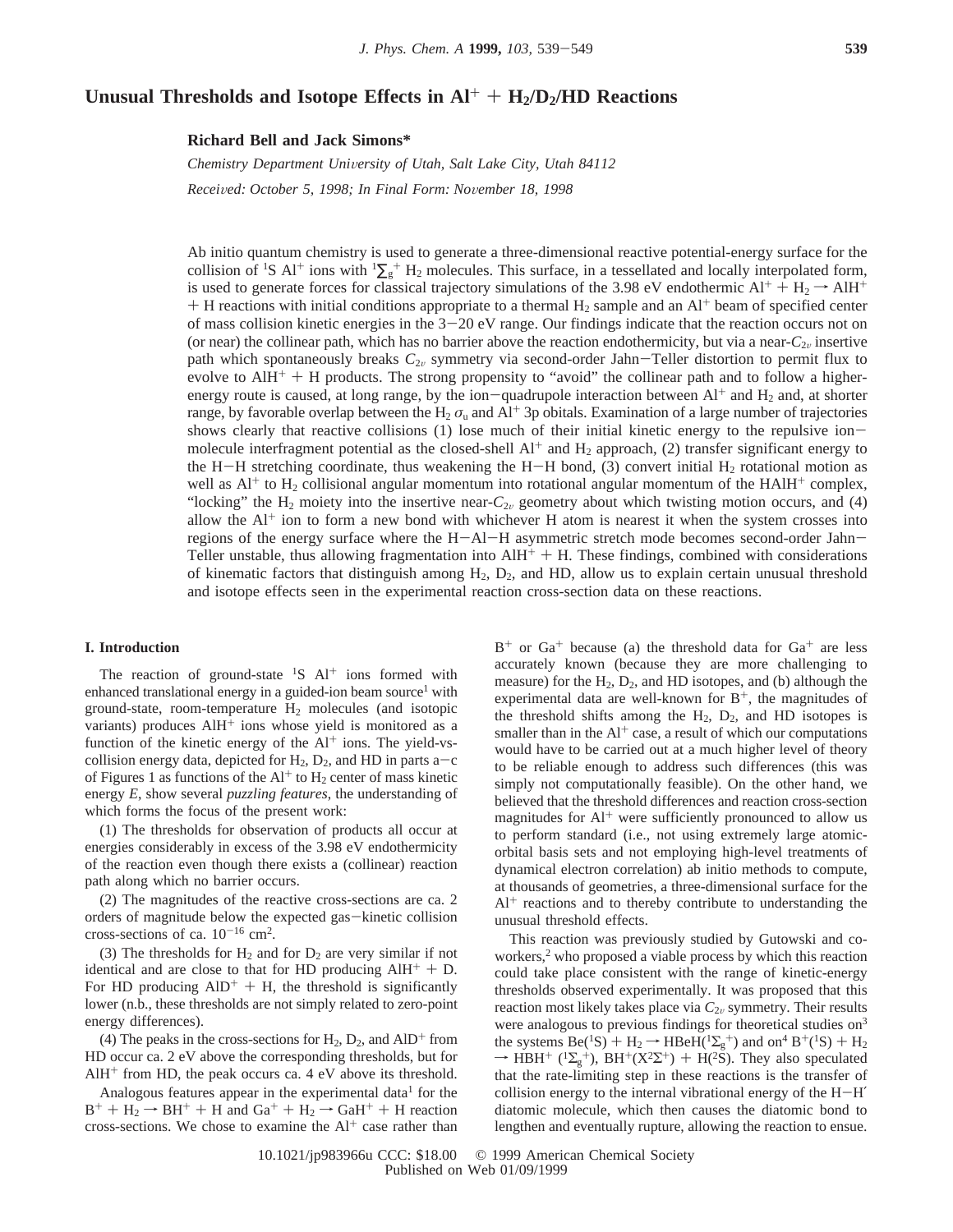

**Figure 1.** Shown are the experimentally determined cross-sections versus center of mass collision energy for (a)  $Al^+ + H_2$ , (b)  $Al^+ + D_2$ , and (c)  $Al^+$  + HD from ref 1. The cross-sections are in cm<sup>2</sup>, and the collision energies are in eV.

They determined that the collision energy required to reach geometries where dynamical resonances occur were consistent with the experimentally observed reaction thresholds. ChaconTaylor and Simons<sup>5</sup> focused their efforts on quantifying the work of Gutowski2 employing classical trajectories as a means to study the collision-to-vibrational energy transfer step. However, those classical trajectory simulations were unable to shed light on the nature of the isotope effects mentioned above.

In this work, we focused our attention on a more rigorous approach, still using classical trajectories, in an effort to characterize this reaction. Specifically, we decided to extend the classical trajectory approach by employing a realistic ab initio potential-energy surface rather than the kind of model surface used in ref 5. We combined our two-dimensional (the H-H distance *r* and the Al<sup>+</sup> to H-H midpoint *R*) ab initio  $C_{2v}$  ${}^{1}A_{1}$  ground-state electronic potential-energy surface with an analytical potential function describing the bending (or asymmetric stretching) in terms of ab initio calculated force constants. The method applied in this work uses the ab initio energy and gradients at any geometry to interpolate, using only data at neighboring points. The set of ab initio data is calculated only once; then an interpolant continuous through the first derivative is used to generate the gradients at arbitrary geometries for use in trajectory propagation.

As a result of employing the tools briefly outlined above, we are able to present the results of our ab initio calculation of the three-dimensional  $Al^+ + H_2 \rightarrow AlH^+ + H$  ground-state energy surface and our subsequent classical trajectory investigation of the fate of collisions on this surface. Our findings display the same kind of unusual threshold and isotope effects described above. Analysis of the reactive trajectories suggests a physical explanation of these effects in terms of the forces operative on the reaction surface.

# **II. Methods Used**

**A. Electronic Structure Calculations.** *1. Atomic-Orbital Basis Sets.* For the H-atom basis set<sup>6</sup> we employed a modified Dunning-augmented correlation consistent (cc) polarized valance triple-*ú* (p-VTZ) (5s2p1d|3s2p1d) basis but without the 1d orbitals (our earlier work<sup>2</sup> justified excluding these d orbitals). For the Al<sup>+</sup> ion, the McLean-Chandler<sup>7</sup> (12s9p|6s5p) basis set was used. In all, a total of 39 contracted Gaussian basis functions were included in generating the potential-energy surfaces at the multitude of geometries detailed later. Although this basis is quite modest in size, it was shown in ref 2 to be capable of duplicating the thermochemistry of the reaction and the essential features of the reactive energy surface.

*2. Treatment of Electron Correlation.* The complete active space (CAS) based multiconfigurational self-consistent field (MCSCF) method was used to construct the  ${}^{1}A_{1}$  ground-state potential-energy surface as well as the excited  ${}^{1}B_{2}$  and  ${}^{3}B_{2}$ surfaces. We had to examine the latter two surfaces to consider the possibilities of second-order Jahn-Teller couplings and of surface hoppings (in the dynamics). The MCSCF calculations of the potential-energy surfaces were accomplished using the electronic structure program GAMESS.<sup>8</sup> As discussed in ref 2, the motivation for using the multiconfigurational approach is based in considering how the closed-shell  $3s<sup>2</sup>$  configuration of Al<sup>+</sup> and the  $\sigma_g^2$  configuration of  $X^1\Sigma_g^+$  H<sub>2</sub> evolves into the  $\sigma_{\rm g}^2 \sigma_{\rm u}^2$  configuration of the HAlH<sup>+</sup> molecule (that lies in a deep well on the <sup>1</sup>A<sub>1</sub> surface) and the  $\sigma^2$   $\sigma^1$  1s<sup>1</sup> configuration of the  $AlH^+ + H$  products.

To test our basis set and method for treating electron correlation, we used this same MCSCF level of theory to calculate the electronic state energies for  ${}^{3}P(A1^{+})$  and ca. 4.6 eV and for <sup>1</sup>P (Al<sup>+</sup>) at ca. 8.4 eV as well as the endothermicity for  $Al^+(^1S) + H_2(^1\Sigma_g^+) \rightarrow AlH^+(^2\Sigma^+) + H$  at ca. 3.98 eV. These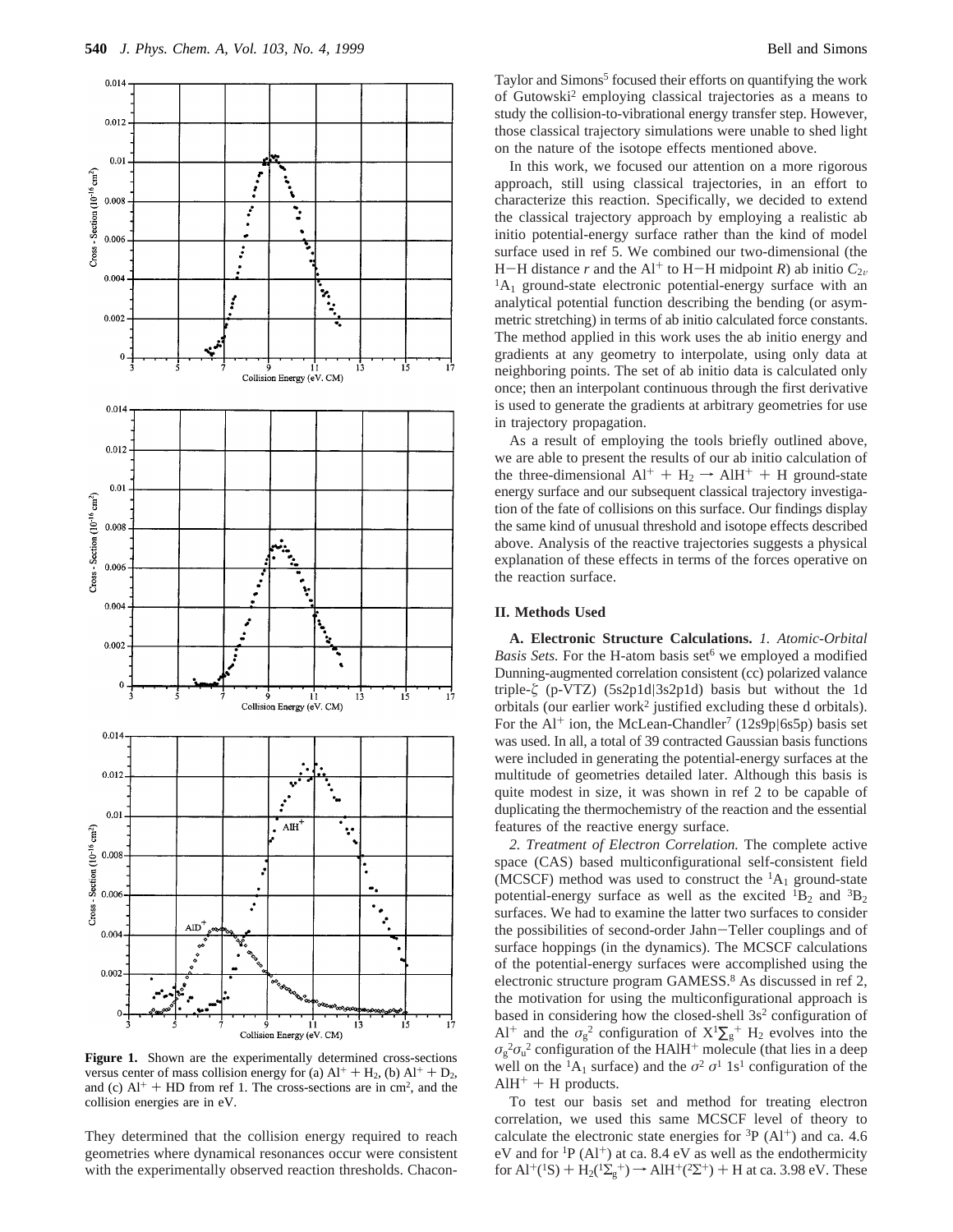results for 3P and 1P can be compared to the experimental values of 4.64 and 7.42 eV, respectively,<sup>9</sup> and our reaction endothermicity is close to the experimental value of ca.  $3.8 \text{ eV}$ .<sup>1</sup>

**B. Surface Tessellation and Interpolation.** The tessellation and interpolation methodology developed earlier<sup>10</sup> has been used to generate a local piecewise description of the  ${}^{1}A_{1}$  potentialenergy surface (PES) in a form especially useful for classical trajectory propagation because the forces, computed as gradients of the PES, are continuous within each local region and across neighboring regions. There are three ingredients to this scheme: (1) tessellation of the coordinate space used to describe the reacting species, (2) interpolation of the energy (and its derivatives) within and across local tessellated regions, and (3) approximation of energy gradients at the points where energies are known but analytical gradients are not available.

*1. Tessellation of the Energy Surface.* We use two internal coordinates (*r* and *R* defined above), the domain of which we divide into simplices, and a third coordinate (the asymmetric stretch distortion) whose influence on the PES we represent in the analytical form discussed below. In two-dimensions (2D), the simplices are triangles. Any given 2D domain will admit to many different triangulations, so an optimum triangulation $11$  is used which attempts to minimize the number of triangles with one very small internal angle, because such regions cover little area and decrease the accuracy of the interpolant. One convenient method of facilitating this, as put forth in ref 10, involves tessellating with barycentric coordinates and employing a socalled sphere test to distinguish between competing triangulations. The barycentric coordinates  $(b_i)$  of a point  $x_4, y_4$  within a 2D domain are computed by solving the following set of linear equations:

$$
\begin{bmatrix} 1 & 1 & 1 \ x_1 & x_2 & x_3 \ y_1 & y_2 & y_3 \end{bmatrix} \begin{bmatrix} b_1 \ b_2 \ b_3 \end{bmatrix} = \begin{bmatrix} 1 \ x_4 \ y_4 \end{bmatrix}
$$
 (1)

where the  $x_i$ 's and  $y_i$ 's ( $i = 1, 2, 3$ ) are the *x* and *y* coordinates of the three vertices of the triangle that make up the domain of the 2D surface.

*2. Interpolation of the Energy within and across Regions.* Given the tessellated domain of the PES (i.e., a set of vertexes or node points  $\{r_i, R_i\}$  as well as knowledge about which triangles these points lie on), along with the energies  ${E_i}$  and gradients {**g***i*} at the nodes of this tessellated PES, one may interpolate the energy and gradients anywhere within the domain. The energy and gradient interpolation used in the present work is the Clough-Tocher interpolant<sup>12</sup> (CT). The CT interpolant expresses the energy *E* at a point  $p = (r, R)$  within any particular triangle in terms of the barycentric coordinates  ${b_i}$  of that point determined as described above:

$$
E(P) = \sum_{i+j+k+l=3} \frac{3!}{i!j!k!l!} c_{ijkl} b_1^i b_2^j b_3^k b_4^l \tag{2}
$$

The particular choice of the coefficients  $\{c_{i,j,k,l}\}\$  given in ref 10 that defines the CT interpolant insures the continuity of the energy and its gradients within any triangle and across the boundaries of neighboring triangles, and therefore total energy and momentum will be conserved when such an interpolant is employed.

*3. Node Gradient Approximation if Analytical Gradients Are Not A*V*ailable.* Since the CT interpolant necessitates knowing the energies *and gradients* at each triangle node and because it is quite possible that one will not have access to the ab initio

gradients at all such points, a method for generating approximate gradients at the nodes is needed. The hyperbolic multiquadric method (MUL) has been shown to be particularly useful<sup>9</sup> in this endeavor. The 2D MUL approximates the energy  $E_i$  at a point  $(r_i, R_i)$  as

$$
E_j(r_j, R_j) = \sum_{i=1}^{K} c_i \sqrt{d_{ji}^2(r_{j,i}, R_{j,i}) + \epsilon}
$$
 (3)

where

$$
d_{ji}^{2}(r_{j,i}, R_{j,i}) = (r_{j} - r_{i})^{2} + (R_{j} - R_{i})^{2}
$$

is the square of the distance from the point  $(r_i, R_i)$  where the energy is needed to the point  $(r_i, R_i)$  where the energy is known and  $\epsilon$  is a "range parameter" that controls the distance over which data influences the approximation (see ref 10 for further discussion). The set of coefficients {*ci*} are determined by using eq 3 at the *K* nearest-nodal points  $\{r_k, R_k\}$ , where the energies  $E_k$  are known and solving the  $K \times K$  set of linear equations:

$$
\begin{bmatrix}\n\sqrt{d_{11}^2 + \epsilon} & \cdots & \sqrt{d_{1k}^2 + \epsilon} \\
\vdots & \ddots & \vdots \\
\sqrt{d_{k1}^2 + \epsilon} & \cdots & \sqrt{d_{kk}^2 + \epsilon}\n\end{bmatrix}\n\begin{bmatrix}\nc_1 \\
\vdots \\
c_k\n\end{bmatrix}\n=\n\begin{bmatrix}\nE_1 \\
\vdots \\
E_k\n\end{bmatrix}
$$
\n(4)

The resultant set of coefficients  $\{c_k\}$  are then substituted back into eq 3. Then by differentiating eq 3, one obtains expressions for the desired gradients to evaluate *∂E*/*∂r* and *∂E*/*∂R* at the node  $(r_i, R_i)$  thus supplying the needed gradient information for the CT interpolant. The process is repeated for all of the nodes in the domain.

Figure 2 shows a contour plot of the resultant  ${}^{1}A_1$  PES where the tessellation, interpolation, and gradient generating methods described above have been applied in this work. The domain of the PES shown in Figure 2 was divided into 2400 triangles.

**C. Classical Trajectory Simulations.** *1. Coordinate System.* Figure 3 displays two different sets of coordinates. The first are the internal coordinates mentioned above that are used to construct the <sup>1</sup>A<sub>1</sub> potential-energy surface,  $V(R,r,\theta)$ . *R* is the magnitude of the vector **R** connecting the Al<sup>+</sup> ion to the *center* of the hydrogenic diatomic, *r* is the length of the vector connecting H to H', and  $\theta$  is the angle between the vectors **R** and **r**. To follow the classical trajectory dynamics, it is useful to use coordinates in which the kinetic energy does not contain cross terms. These Jacobi coordinates are the Al<sup>+</sup> to *center of mass* of H-H′ distance *<sup>R</sup>*′, the same *<sup>r</sup>* coordinate, and the angle *θ*′ between the **r** and **R**<sup>′</sup> vectors. Of course,  $R = R'$  and  $θ = θ'$ if H = H'. The angles  $\alpha$  and  $\beta$  give the polar coordinates of **R'** and **r**, respectively, in a space-fixed coordinate system. Finally, the angle *θ'* between **R'** and **r** is related to  $\alpha$  and  $\beta$  by  $\theta' = \alpha$  $+ \beta$ . The trajectory simulations used here involve motions in which the plane of  $AHHH'$  is assumed not to deviate from its initial orientation in space; that is, our trajectories assume that Coriolis forces associated with tumbling of the plane of the AlHH′ <sup>+</sup> ion are unimportant.

The time evolution of the angle coordinates  $\alpha$  and  $\beta$  are not independent since the *z*-component (i.e., the out of plane component) of the angular momentum

$$
L_z = \tilde{m}R'^2\dot{\alpha} - \mu r^2 \dot{\beta} = p_\alpha - p_\beta
$$

is a conserved quantity. Here,  $\tilde{m} = m_{\text{Al}}(m_{\text{H}} + m_{\text{H}'})/(m_{\text{Al}} + m_{\text{H}})$  $+m_{\text{H'}}$ ) and  $\mu = m_{\text{H}}m_{\text{H'}}/(m_{\text{H}} + m_{\text{H'}})$ . Hence, it is possible to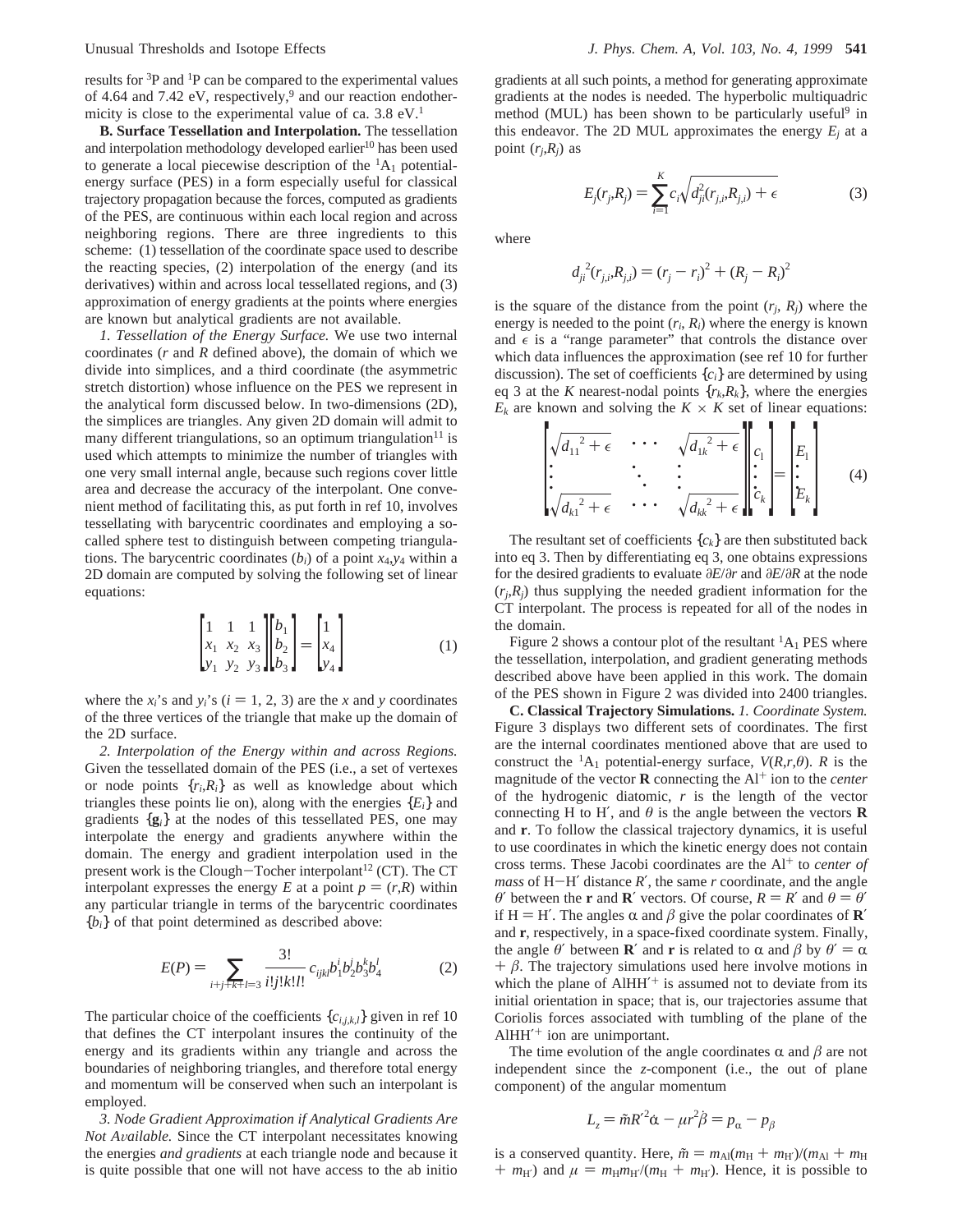

**Figure 2.**  $C_{2v}$  symmetry contour plot of the <sup>1</sup>A<sub>1</sub> ground-state potential-<br>experience of  $A_{1+}^{++}$  U. The *P* exis is the distance from  $A_{1+}^{++}$  to the energy surface of  $Al^+ + H_2$ . The *R* axis is the distance from  $Al^+$  to the center of the  $H_2$  bond in  $\AA$ , and the *r* axis is the  $H_2$  bond distance in Å. The contours are spaced by 0.75 eV.



**Figure 3.** Jacobi and internal coordinates for the three-atom system. The Jacobi coordinates are denoted by the vectors **R**′, **r**, and the angle between them is  $\theta' = \alpha + \beta$ . The internal coordinates are the vectors **R**, **r** and the angle  $\theta$  between them. For  $m_H =$  to  $m_{H'}$ , the Jacobi and internal coordinates are indistinguishable.

express the dynamics in terms of a Hamiltonian

$$
H = \frac{p_{R}^{2}}{2\tilde{m}} + \frac{p_{r}^{2}}{2\mu} + \frac{p_{\alpha}^{2}}{2\tilde{m}R'^{2}} + \frac{p_{\beta}^{2}}{2\mu r^{2}} + V
$$
 (5)



**Figure 4.** Three-dimensional plot of the *R*, *r* coordinates for  $C_{2v}$ symmetry and their corresponding force constants calculated from eq 7 along the entrance channel up to the seam c of Figure 7 denoted by the dashed line representing where the force constant becomes zero.

that determines the time evolution of four coordinates  $(R', r, \alpha,$ and  $\beta$ ) and three momenta ( $p_R$ °,  $p_r$ , and  $p_\beta$ ).

In our simulations, we propagated trajectories in Cartesian coordinates (where we verified energy and angular momentum conservation), although we expressed the tessellated energy surfaces in terms of the above internal coordinates and converted all forces from internal to Cartesian coordinates. We convinced ourselves (for details, see section III.A), by carrying out ab initio calcualtions at a wide range of orientation angles  $\theta$ , that the  $Al^+ - H_2$  entrance channel surface is (a) negatively curved (i.e., repulsive) near collinear geometries (near  $\theta = 0^{\circ}$ , 180°) and (b) positively curved at insertive geometries (near  $\theta = 90^{\circ}$ , 270°). These observations motivated us to model the *θ*-dependence of the PES, accounting for the twisting motion of the diatomic relative to  $Al^+$ , in the following analytical form

$$
V(R,r,\theta) = V_{\text{less}}(R,r) + \frac{1}{4}k(R,r)(r_{\text{Al}-H} - r_{\text{Al}-H'})^2
$$
 (6)

where  $V_{\text{tess}}$  is the potential obtained from the tessellated and interpolated surface detailed earlier and  $r_{Al-H}$  and  $r_{Al-H'}$  are the distances from  $Al^+$  to the H and H' atoms, respectively. We performed ab initio Hessian calculations for many values of *R* and  $r$  within the entrance channel in order to find the local  $b_2$ vibrational frequencies associated with each such point. The twisting force constant at each point was calculated using the relationship

$$
k(R,r) = \frac{\lambda_{b_2}(R,r)}{\frac{1}{m_H} + \frac{1}{m_{Al}}(1 - \cos(\gamma))}
$$
(7)

where and  $\gamma$  is the angle between  $r_{Al-H}$  and  $r_{Al-H'}$  and  $\lambda_{b_2}$  is the square of the  $b_2$  mode frequency. The resulting values of these twisting force constants  $k(R,r)$  were then tessellated in the same manner as the energy. Shown in Figure 4 are the force constants *k* and the associated values of the *R*, *r* coordinates. It is important to note that *k* is small for large *R* (nor surprisingly) but becomes quite large as *R* decreases. However, there is a region beginning near  $R = 1.5 \text{ Å}$  and  $r = 1.3 \text{ Å}$  where *k* drops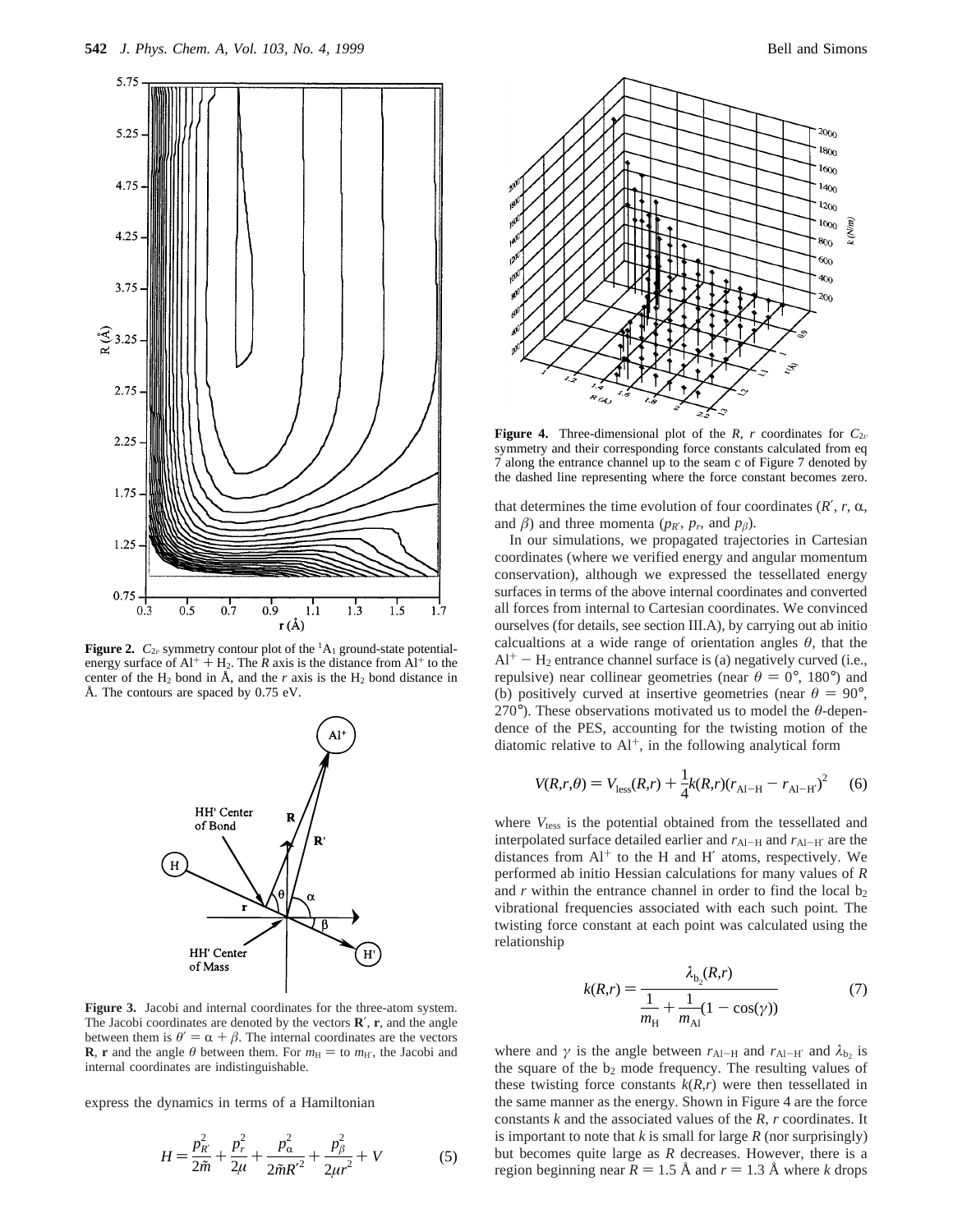sharply to zero (where the vertical "sticks" cease to appear) because of second-order Jahn-Teller coupling with a nearby  ${}^{1}B_{2}$  state. This region will play a central role in the dynamics as will be seen shortly.

*2. Initial Conditions. a. Linear Coordinates, Momenta, and Weights.* The initial Jacobi distance  $R'$  of the  $Al^+$  ion from the center of mass of the hydrogenic diatomic was taken to be ca. 5.3 Å in all trajectories (this is large enough to be in the asymptotic region as seen in Figure 2). The initial relative momentum  $p_R$  (always negative to simulate a collision) of the  $Al<sup>+</sup>$  and diatomic reactant was obtained by scanning the collision energy range from 3 to 20 eV incrementally.

Since the temperature of the HH′ gas in the experiment was maintained at 305 K, the only vibrational level readily accessible is  $v = 0$ . The initial distance *r* was sampled over a range between the inner and outer turning points for the diatom in its  $v = 0$  vibrational level with a weighting factor<sup>13a</sup> of  $|\Psi_{v=0}$ - $(r)|^2\Delta r$ . The initial vibrational momentum  $p_r$  of the diatom was then determined by using the bond length *r* and conservation of energy

$$
\frac{p_r^2}{2\mu} + V_{HH}(r) = E_{\nu=0}
$$
 (8)

where  $V_{HH}$  and  $E_{v=0}$  are the (Morse approximation to the) potential and vibrational energy, respectively. Except at the turning points, both positive and negative values for  $p_r$  were selected, with a separate trajectory run for each case.

*b. Impact Parameter, Angular Coordinates, Momenta, and Weights.* The impact parameter *b* was varied from 0.1 to 0.7 Å in uniform increments of 0.2 Å with a weighting factor<sup>13b</sup> of  $2b/b_m^2$  for  $b \le b_m$  and zero for  $b > b_m$ ; the maximum impact parameter  $b_m = 0.7$  Å was determined by examining when the reaction probability decreased sufficiently to ignore larger *b* values. The Al<sup>+</sup> ion's angular coordinate  $\alpha$  was computed from  $cos(\alpha) = b/R'$ . Each *b* value produces  $\tilde{m}R'b$  in collisional angular momentum as a contribution to the total initial angular momentum. The velocity corresponding to the angle  $\alpha$  is computed as  $\dot{\alpha} = (\dot{R}^{\prime} b)/R^{\prime 2}$ .

The initial value of the hydrogen diatom's phase angle  $\beta$  was systematically varied from 0 to  $\pi/2$  for H<sub>2</sub> and D<sub>2</sub> and from 0 to  $\pi$  for HD in units of  $\pi/12$  rad (these limiting values of the angle  $\beta$  were chosen to avoid redundant simulations). The initial rotational angular velocity was obtained from the angular momentum of the hydrogen diatom  $(\mu r^2 \hat{\beta}) = \sqrt{J(J+1)}\hat{\hbar}$  for the diatom in  $J = 0$ , 1, and 2 (for H<sub>2</sub>) and  $J = 0$ , 1, 2, and 3 (for  $HD$  and  $D_2$ ) and was allowed to take on both positive and negative projections along the axis perpendicular to the molecular plane. The weight associated with the rotational state was proportional to  $(2J + 1)exp((-BJ(J+ 1))/kT)$ .

On the basis of the above sampling scheme, at *each* collision energy, we carried out an ensemble of 23 688 trajectories for HD, 12 852 for  $H_2$ , and 10 332 for  $D_2$ . Although our methods for choosing initial conditions for our trajectories may not be as efficient as, for example, Monte Carlo sampling or more sophisticated means of discretizing and sampling the ranges of coordinates and momenta values, because we use so many trajectories and because they are, in principle, correct, our final results can be trusted.

*3. Tabulation of Reaction Cross-Section.* The reaction cross section for each collision energy is determined by the expression

$$
\sigma = \frac{\sum_{i=1}^{N} w_i \pi b^2 \Omega}{\sum_{i=1}^{N} w_i}
$$
(9)

where  $w_i$  is the product of the weights discussed above, which produces the unnormalized weight of the *i*th trajectory, *b* is the impact parameter,  $\Omega$  is 1 for a successful trajectory and 0 for an unsuccessful trajectory, and *N* is the total number of trajectories for a given collision energy. The denominator is the sum of all the unnormalized weights whether a trajectory is successful or not and is used to normalize.

### **III. Findings**

**A. The Potential-Energy Surface.** *1. The Collinear Approach is Not Operative.* Along a path preserving collinear  $\phi$  approximation is expanded. geometry, the  $AI^+ + H_2 \rightarrow AIH^+ + H$  reaction is symmetry<br>allowed vet endothermic by ca. 3.98 eV. The  $(3s^2\sigma^2)^{15+}$  orbital allowed yet endothermic by ca. 3.98 eV. The  $(3s^2\sigma_g^2)^{1}\Sigma^{+}$  orbital and state symmetries of the reactants correlate directly with the  $(\sigma^2_{\text{AlH}} \sigma^1_{\text{Al}} 1 \text{s}^1_{\text{H}})$ <sup>1</sup> $\Sigma^+$  orbital and state symmetries of products. Indeed, we find an energy profile along this path that rises monotonically from  $Al^+ + H_2$  to  $AlH^+ + H$  as shown in Figure 5.

However, along this collinear path, the ab initio calcualtions that we carried out (discussed in section II.C.1) clearly show a force field along the bending degrees of freedom that causes trajectories to move away from collinear geometries. To illustrate, in Figure 6, we show our ab initio energies for various values of  $R$  and  $\theta$  ( $r$  is held fixed at the equilibrium bond length of 0.7557 Å) at geometries describing  $Al^+$  approaching  $H_2$  in a collinear manner. Clearly, at large *R*, the potential energy is nearly independent of  $\theta$ , thus allowing for free rotation of the H2 molecule. However, as *R* decreases, the shape of the energy surface along the  $\theta$  coordinate produces a stronger and stronger tendency to direct flux away from  $\theta = 0$  (or  $\theta = \pi$ ) toward  $\theta$  $= \pi/2$ . These ab initio findings guided us in developing the twisting potential form used in our entrance-channel dynamics (see section II.C.1). We stress that the energy surface's negative curvature near  $\theta = 0$  and positive curvature near  $\theta = \pi/2$  is a result of our examining the surface using ab initio methods rather than a postulate of our model. Given these facts about the angledependence of the surface, we then designed the functional form shown in eq 6 to represent this behavior.

The origin of the strong negative curvature along *θ* lies not in the symmetries of the reactant and product molecular orbitals (i.e., it is not a Woodward-Hoffmann effect), but in the *electrostatic interactions* of the positive  $Al^+$  ion with the  $H_2$ molecule. At long range, these interactions are characterized by the potential

$$
V = \frac{qe}{4R^3}(3\cos^2\theta - 1) - \left[\frac{\alpha_{\parallel}e}{2R^4}\cos^2\theta + \frac{\alpha_{\perp}e}{2R^4}\sin^2\theta\right]
$$
 (10)

The first term is the potential due to the quadrupole moment of H2. The last two terms are the potential due to the polarizabilities of H<sub>2</sub>, where  $\alpha_{\parallel}$  is the polarizability of H<sub>2</sub> along the axis of the molecule and  $\alpha_{\perp}$  is the polarizability of H<sub>2</sub> perpendicular to the H<sub>2</sub> bond axis. As *R* decreases, the interaction between  $Al^+$ and the *quadrupole moment* of H<sub>2</sub> becomes strong enough to dominate the *θ*-dependence of the energy surface (the chargeinduced-dipole interaction is not strongly *θ*-dependent because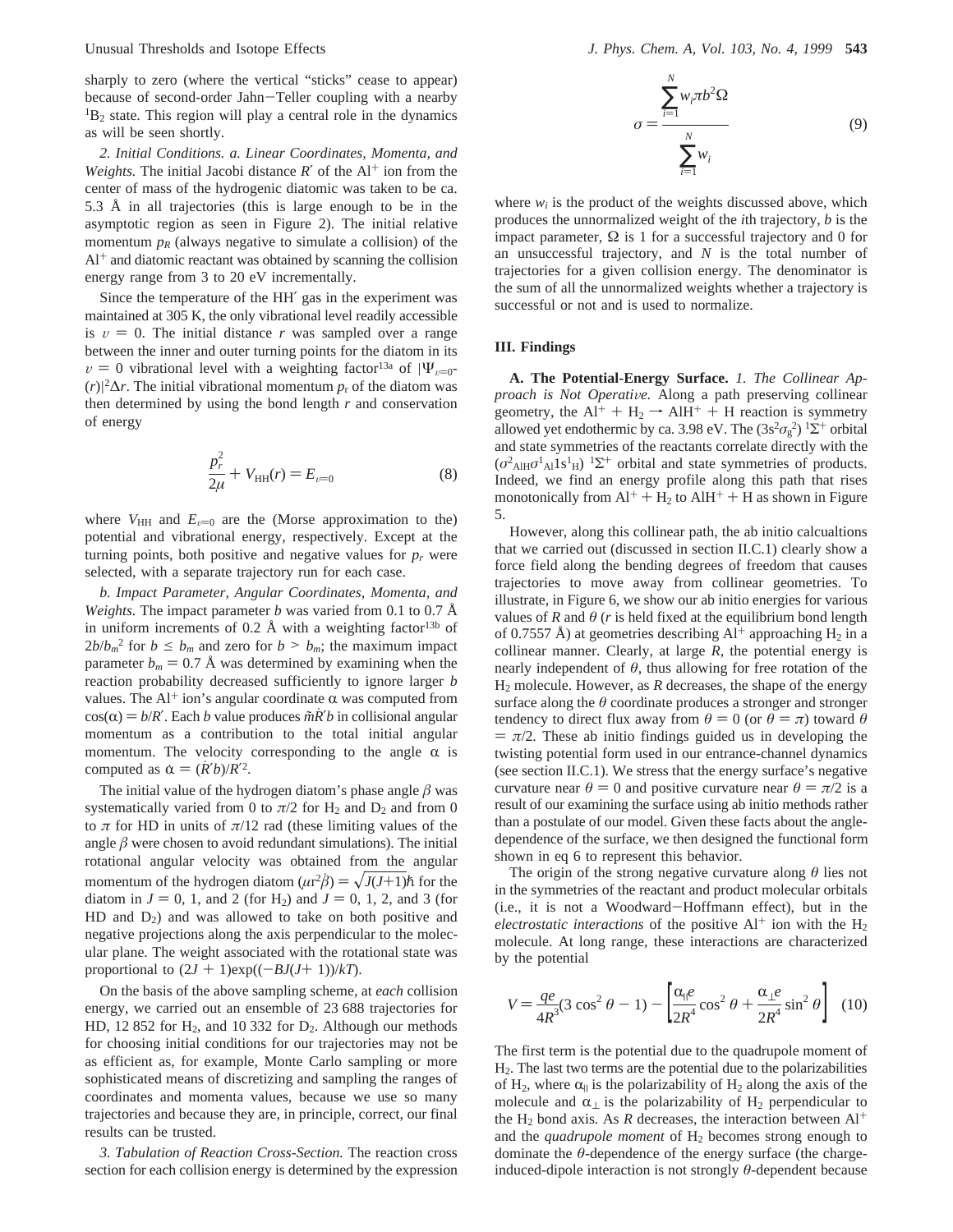

**Figure 5.** Collinear  $Al^+ + H_2$  contour plot of the ground-state potentialenergy surface. The  $r_{\text{AlH}}$  axis is the distance from  $Al^+$  to the end of the  $H_2$  diatomic in Å, and the  $r_{HH}$  axis is the  $H_2$  distance in Å. The contours are spaced by 1.0 eV.

the polarizability of  $H_2$  is only slightly anisotropic). The *charge-quadrupole interaction* has a maximum at  $\theta = 0^{\circ}$  (and at multiples of  $\pi$ ) and a minimum at  $\theta = 90^{\circ}$  (and at 90° plus multiples of  $\pi$ ). Because H<sub>2</sub> has a quadrupole moment with its negative portions focused near the H-H bond midpoint and with its positive portions focused near the H nuclei, this component of the ion-molecule potential favors  $C_{2v}$  geometries over collinear geometries. At even smaller *R* values, it is the overlap of the H<sub>2</sub> molecule's  $\sigma_{g}$  orbital with the "sideways" 3p orbital of  $Al^+$  that strongly favors insertive  $C_{2v}$  geometries.

Therefore, as a result of the charge-quadrupole and  $\sigma_{g}$ -3p orbital interactions, trajectories move away from collinear geometries and spend the majority of their time (once the  $Al^+$ -H2 interaction becomes strong enough to alter the rotation of the  $H_2$  moiety) *near*  $C_{2v}$  geometries (of course, oscillatory excursions away from  $C_{2v}$  symmetry still occur). Moreover, the volume element associated with the initial conditions also contributes to the dominance of insertive paths over nearcollinear paths. Thus, the reactions between  $Al^+$  and  $H_2$  are dominated by collisions that do not follow the collinear path (the collinear path evolves into a ridge that flux falls away from (see Figure 6)) but, instead, follow "insertive" paths.

2. The PES Along the Insertive Path. The near- $C_{2v}$  portion of the energy surface depicted in Figure 2 shows a narrow channel beginning at large *R* and leading inward. Along this channel, the surface becomes more and more repulsive as *R* decreases and the *θ*-dependence of the potential (not shown) displays the characteristic shape discussed above with a minimum at  $C_{2v}$  geometries and a maximum at collinear



**Figure 6.** Contour plot of the ground-state PES as a function of the  $Al^+$  to the center of H<sub>2</sub> distance and the angle  $\theta$  between **R** and the H<sub>2</sub> bond axis. The  $H_2$  distance has been held fixed near the equilibrium bond length 0.7557 Å. The contours are spaced by 1.0 eV.

geometries (see Figure 6 and recall that the energies shown were obtained from our ab initio data).

However, a qualitative change occurs rather suddenly (n.b., this change is related to the sudden change in the asymmetric stretch force constants shown in Figure 4) in the surface's angle dependence as the "seam" region denoted by *c* in the close-up view of the  $C_{2v}$  surface shown in Figure 7 is reached. Prior to the seam, the positive curvature along  $\theta$  forces flux to maintain near- $C_{2v}$  geometries. Once the seam is crossed, the  $H-AI-H^+$ ion's twisting (or asymmetric stretching) mode becomes unstable (i.e., the curvature along this direction becomes negative); as a result, flux is free of the forces that maintain near-*C*<sub>2v</sub> symmetry, thus allowing it to progress onward to  $AH^+ + H$  products.

The physical reason underlying the change in the twisting mode's curvature from positive to negative is that as one approaches and crosses the seam, an excited electronic state of  ${}^{1}B_{2}$  symmetry (deriving from the  ${}^{1}P$  excited state of Al<sup>+</sup>) lies slightly above the  ${}^{1}A_1$  state. The relative energies of our  ${}^{1}A_1$ reactive PES and the nearest singlet (and corresponding triplet) states are shown in Figure 8 along the path marked a in Figure 7. Near the seam, the  ${}^{1}B_{2}$  state is close enough to our  ${}^{1}A_{1}$  (in  $C_{2v}$ ) or <sup>1</sup>A' (in *C<sub>s</sub>*) ground state to undergo *second-order Jahn*-*Teller coupling* with our state along the bending coordinate (which has  $b_2$  symmetry) in a manner that induces negative curvature along  $\theta$ <sup>14,15</sup> The factors that give negative curvature along the  $b_2$  mode are controlled by matrix elements<sup>16</sup> of the form

$$
\frac{|\langle^{1}A_{1}|\partial H/\partial Q_{b2}|^{1}B_{2}\rangle|^{2}}{E(^{1}A_{1})-E(^{1}B_{2})}
$$
\n(11)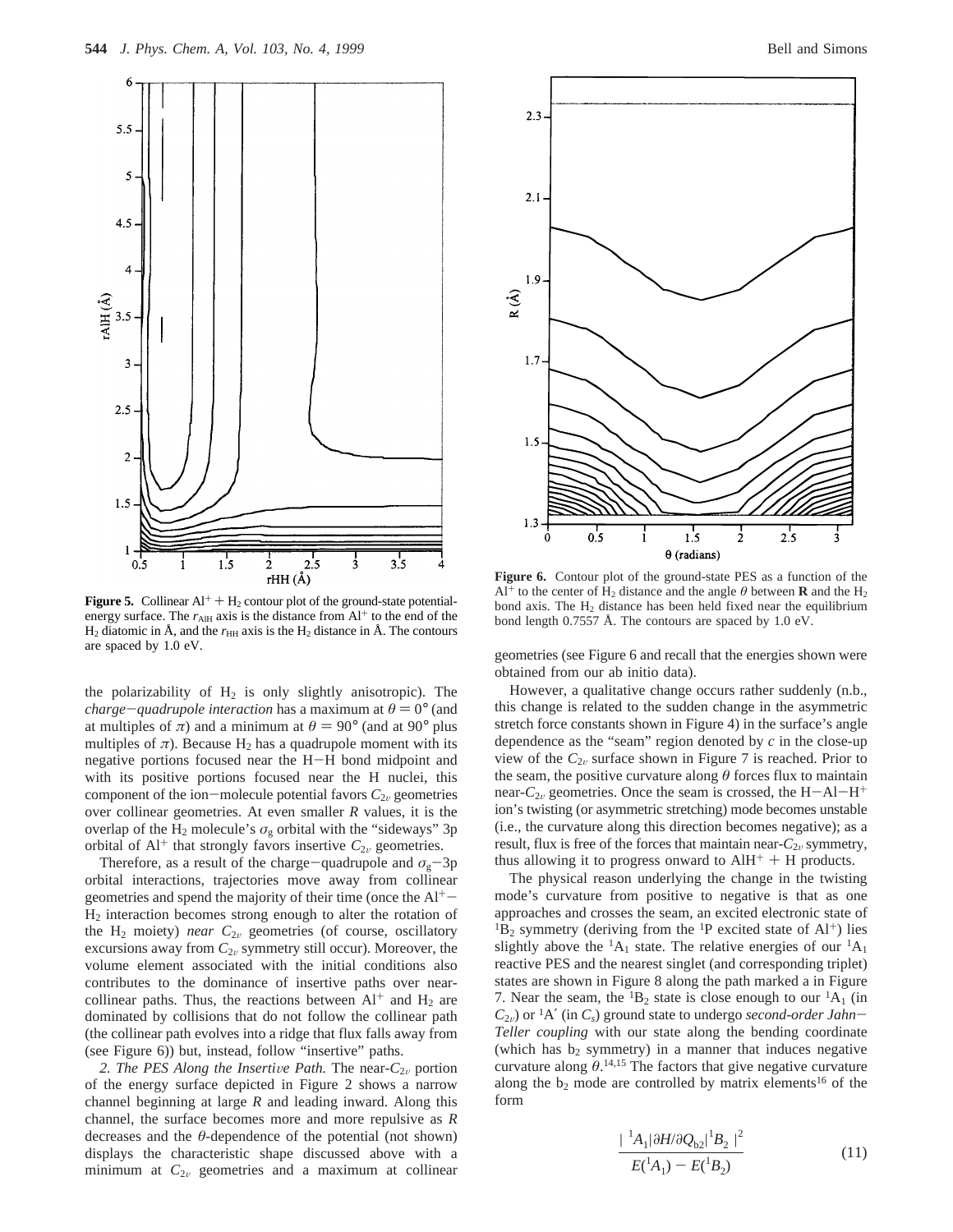

**Figure 7.** Close up of the  $C_{2v}$  symmetry contour plot shown in Figure 2 of the region where the  $b_2$  vibrational mode becomes unstable. The line marked a is used to scan the  ${}^{1}A_{1}$ ,  ${}^{1}B_{2}$ , and  ${}^{3}B_{2}$  potential-energy surfaces (see Figure 8). The seam marked c denotes where the forceconstant surface shown in Figure 4 drops to zero. Seam b is where we halt trajectories while the force constant is still nonzero (see section III.A.4).



**Figure 8.** Slices through the  ${}^{1}A_{1}$ ,  ${}^{1}B_{2}$ , and  ${}^{3}B_{2}$  surfaces along the line marked a in Figure 7. The ordinate is the potential energy in eV, and the abscissa is the Al<sup>+</sup> to H distance in  $\AA$  of the diatomic in  $C_{2v}$ symmetry.

where *∂H*/*∂Q*b2 is the derivative of the electronic Hamiltonian with respect to changes along the  $b_2$  mode. It is also near this seam that concerted breaking of the H-H′ bond and formation of the new Al-H bond occur.

We conclude, therefore, that *trajectories must access the seam* on the energy surface near which the twisting mode becomes unstable if they are to become reactive trajectories. At various collision energies, this seam is accessed at different regions, but only at collision energies above ca. 5 eV (i.e., the lowest energy point on the seam) can trajectories react. In other words, *for collisions with energies above the thermodynamic threshold* 

*of 3.98 eV but below 5 eV, the seam region is inaccessible, so reaction cannot take place*.

Before moving on to analyze the results of our classical trajectory simulations on the PES discussed above, we wish to emphasize that the qualitative features of the PES discussed above, in our opinion, would be difficult to model using simple pairwise-additive interatomic potentials. In particular, the rather *sudden* change in the *θ*-dependence, induced by coupling with the low-lying  ${}^{1}B_{2}$  state, as well as the change in electronic structure from one involving an intact H-H′ bond plus a closedshell  $Al^+$  ion to one describing a <sup>2</sup>Σ AlH<sup>+</sup> ion and a H' atom would be difficult to model.

*3. The PES After the Seam Region is Crossed.* Knowing that the reactive PES becomes unstable to asymmetric distortions upon crossing seam c in Figure 7, a strategy for characterizing the evolution of trajectories as fragmentation to  $AH^+ + H'$ products remained to be developed. Our primary interests in this study were to determine (a) whether each trajectory would "react" to produce a nascent  $\text{AlH}^+$  or  $\text{AlD}^+$  product and (b) whether the newly born molecular-ion product would remain bound or have so much internal energy that it would dissociate before reaching the detector. We used the crossing the seam region on the reactive PES to define that a trajectory can create a nascent molecular ion. However, we still needed to develop a method to determine whether this ion would dissociate or remain bound. Clearly, we could have computed (at thousands of points) the PES on the exit channel (i.e., as the distance between the departing  $H'$  atom and the  $AH^+$  ion increases) as functions of three coordinates describing the  $A I H^+ + H'$  species. After doing so, we could have tessellated and interpolated this surface and carried out classical trajectory simulations following the  $AH<sup>+</sup> + H'$  evolution until the H' became distant enough to interrogate the internal energy or the AlH<sup>+</sup> product, thereby determining whether this product ion would remain intact.

However, we were able to find a more efficient "short cut" to accurately (because our final cross-sections replicate most features of the experimental findings) estimate each trajectory's outcome. Briefly, we identified a reaction-path valley connecting the seam region discussed in the preceding paragraph to the  $AH<sup>+</sup> + H'$  products. The valley was found to be sloped steeply downhill along the lengthening Al-H′ distance and to display a potential "well" shape along the shorter (and nascently formed) Al-H distance. An example of these characteristics is shown below. We then *postulated* (this assumption being tested by verifying that our predicted product yields and cross-sections are in good agreement with what is seen experimentally) that flux crossing the seam and accessing this exit-channel valley would (a) proceed promptly down the steeply sloped direction of this valley with an initial velocity along the Al-H′ coordinate being that determined upon crossing the seam and (b) undergo vibrational motion along the Al-H coordinate with an initial kinetic energy, again determined by the velocity along this coordinate when the seam was crossed.

To effect the postulated model for treating the exit-channel dynamics, we first had to carefully characterize the steeply sloped valley and the shape of the potential along the transverse (Al-H) coordinate. Therefore, at 12 points along the seam denoted c in Figure 7, we first examined the behavior of the PES along a distortion in which one Al-H distance is shortened while the other Al-H' distance is lengthened by the same amount, *δ*. The idea was to determine by how much the asymmetric distortion would occur spontaneously before the reactive PES would evolve into the exit-channel valley producing  $AH^+ + H'$ .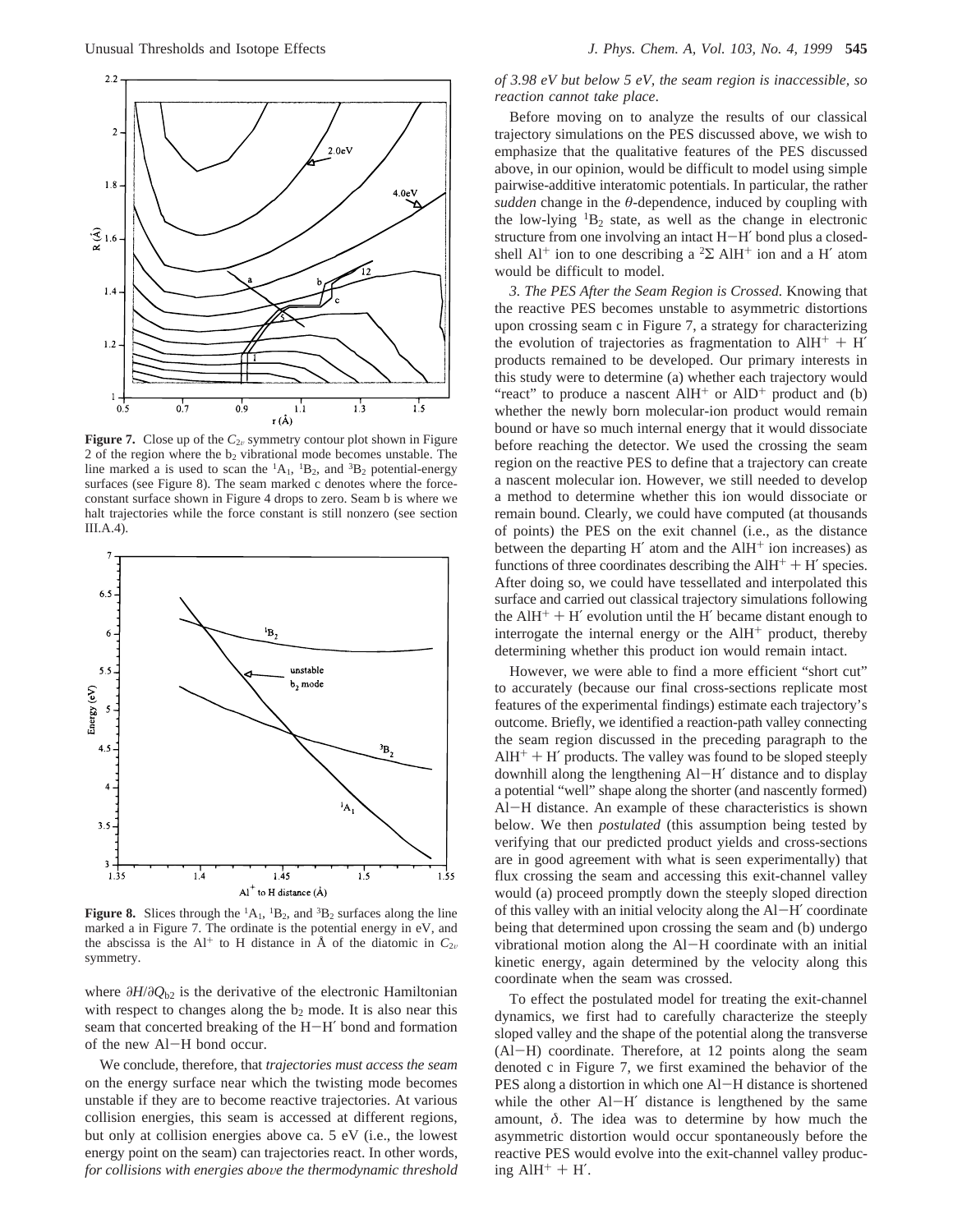

**Figure 9.** Energy versus Al to H distance as symmetry is broken upon crossing the seam c at the point 5 shown in Figure 7. (a) Shows how the potential energy changes as H is moved in by  $\delta = 0.02$  Å along *r*AlH and H′ is moved out by the same amount. **x** represents the last point on the  ${}^{1}A_{1}$  potential surface where the  $b_{2}$  mode is stable.  $\blacklozenge$  marks the point  $r_e$  where the minimum energy is reached.  $r_o$  marks when the energy equals the energy at **x**, and  $\Delta_1$  is the maximum energy decrease. (b) Shows the result of fixing the  $r_{\text{AIH}}$  distance at  $r_{e}$  and increasing  $r_{\text{AlH}}$ .  $\blacklozenge$  is the corresponding point in a.  $\Delta_2$  is the energy decrease as H<sup>'</sup> is pulled away.

For each of the 12 points just beyond (i.e., after crossing from the reactant side) the seam, the PES was found to display the type of behavior that is illustrated in Figure 9a for point no. 5 along the seam. A drop in energy  $(\Delta_1)$  from the  $C_{2v}$  geometry accompanies the initial asymmetric distortion bringing the AlHH<sup> $+$ </sup> complex to a structure (characterized by a distance  $r_e$ ) to the nearest H atom) with unequal Al-H distances. Further compression of the shorter Al-H bond and symmetric lengthening of the other bond produces an increase in energy until the geometry  $r_0$  (labeling the shorter bond length) is reached, where the energy is equal to its value prior to breaking  $C_{2v}$  symmetry. In Table 1 we list the values of the  $\Delta_1$ ,  $r_e$ , and  $r_0$  parameters for the 12 representative points along the seam.

Beginning with each geometry characterized by its  $r_{e}$ , we next examined the gradient and local curvatures of the reactive

**TABLE 1: Minimum-Energy Bond Lengths** *r***e, Turning Points**  $r_0$ , Energy Drops  $\Delta_1$  and  $\Delta_2$ , and  $V_{\text{Tess}}$  for Points **along Seam c Shown in Figure 7**

| point      | $r_{\rm e}$ (Å) | $r_{o}(\AA)$ |                 |                 | $V_{\text{tess}}(r,R)$<br>(eV) |
|------------|-----------------|--------------|-----------------|-----------------|--------------------------------|
| along seam |                 |              | $\Delta_1$ (eV) | $\Delta_2$ (eV) |                                |
|            | 1.24            | 1.24         | 0.00            | 2.678           | 8.11                           |
| 2          | 1.29            | 1.28         | 0.00            | 2.267           | 7.02                           |
| 3          | 1.336           | 1.241        | 0.326           | 1.856           | 6.30                           |
| 4          | 1.366           | 1.307        | 0.354           | 1.644           | 5.86                           |
| 5          | 1.414           | 1.254        | 0.520           | 1.279           | 5.47                           |
| 6          | 1.424           | 1.291        | 0.495           | 1.178           | 5.32                           |
| 9          | 1.545           | 1.333        | 0.490           | 0.912           | 4.81                           |
| 11         | 1.597           | 1.334        | 0.495           | 0.808           | 4.66                           |
| 12         | 1.622           | 1.357        | 0.538           | 0.737           | 4.58                           |

PES. We observed that at each such geometry, the PES had a strong gradient along a direction in which the longer Al-H' distance is increased while keeping the shorter Al-H distance (essentially) fixed at *r*e; this is the steeply downhill direction discussed earlier. We, therefore, followed this gradient "downhill" from each of the 12  $r_e$  geometries and examined how the energy evolved. In each case, the PES evolved downward to the energy of the  $A I H^+ + H'$  asymptote. For the same point no. 5 used above as an example, Figure 9b shows how the energy decreases by an amount denoted  $\Delta_2$ . In Table 1 are given the values of this  $\Delta_2$  energy fall off for a number of the 12 points along the seam.

*4. How We Use the Exit-Channel PES Information.* These probings of the PES from the seam region clearly show the PES displays a reaction valley (i.e., the locus of points each characterized by its  $r_e$  value that moves downhill by an amount  $\Delta_2$  as the Al-H' coordinate increases) connecting each point along the seam to the  $AH^+ + H'$  products. In modeling the reaction using the classical trajectories, we made use of these data as follows:

(1) We compute the velocities along the  $AI-H$  and  $AI-H'$ bonds as a trajectory crosses the seam (we actually use the nearby seam denoted b in Figure 7 because this seam characterizes where our entrance-channel PES remains valid before the bending force constant abruptly goes to zero). To account for the twisting potential energy (i.e., the geometry of the AlHH<sup>'+</sup> is likely not perfectly at a  $C_{2v}$  geometry) that is still present just as seam b is crossed, we compute (using the twisting potential-energy function discussed earlier) the changes in Al-<sup>H</sup> and Al-H′ velocities that will arise as this potential energy is released. This energy release generates (i) an outward change in velocity for the shorter Al-H bond and (ii) an inward change in velocity for the longer Al-H′ bond because the potential acts to restore  $C_{2v}$  symmetry. Combining the velocities that exist as the trajectory crosses the seam with these velocity increments provides our estimate of the instantaneous velocities as the actual seam c is crossed and the exit-channel valley is entered.

(2) We assume that the departing H′ atom will evolve, gaining kinetic energy along Al-H' as the potential energy  $(\Delta_2)$  is consumed, outward from the nascent  $Al-H^+$  ion with no further influence on the molecular ion. This means that most of the energy release of the reaction will, if our model and its assumptions are correct, be carried off by the departing H′ atom (with a small recoil on the Al atom left behind).

(3) We use the above estimate of the velocity along the shorter Al-H bond to compute the kinetic energy *<sup>T</sup>* along this bond. We then use the length  $(r)$  of this Al-H bond as the seam was crossed, within a Morse-function approximation to the potential  $V(r) = \Delta_1\{[1 - \exp(-\beta(r - r_e))]^2 - 1\}$ , to compute the potential energy of the Al-H<sup> $\prime$ +</sup> moiety. The  $\Delta_1$ , *r<sub>e</sub>*, and *r*<sub>0</sub> values of Table 1 are used for the point along the seam closest to where of Table 1 are used for the point along the seam closest to where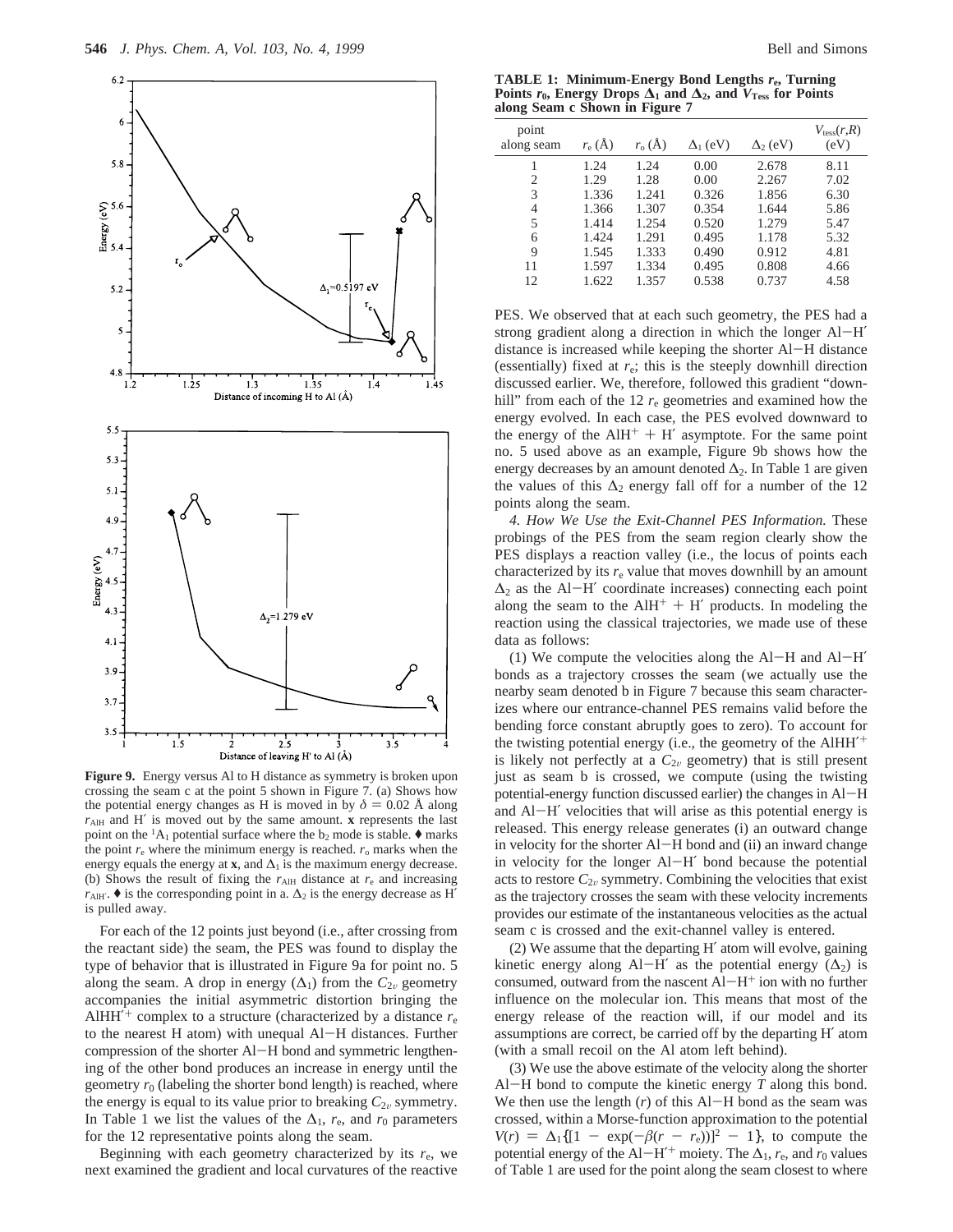the trajectory crossed to determine the Morse function with the  $\beta$  parameter being obtained as  $\beta = (\ln 2)/(r_e - r_0)^{17}$  Note that we use a Morse potential whose depth, equilibrium bond length, and curvature are obtained from the shape of the PES as the trajectory enters the exit-channel valley. As mentioned above, from this point on the departing H′ atom is assumed to have no further influence on the  $Al-H^+$  ion.

(4) Finally, we determine whether the total energy along the Al-H coordinate,  $T + V$ , is less than the local dissociation energy  $\Delta_1$ . If so, we count the trajectory as successful in forming the Al-H bond; if not, we say that the nascent  $AH^+$  dissociates and thus is not counted as contributing to our product crosssection.

**B. Computed Cross-Sections vs Collision Energy.** In parts <sup>a</sup>-c of Figure 10 are shown our final calculated reaction yield cross-sections as functions of the center of mass collision energy *E*. Although our threshold energies lie systematically below what is seen experimentally (due probably to a small error in the relative energy spacing between excited the  ${}^{1}B_{2}$  and ground  ${}^{1}A_{1}$ states and hence to small errors in the location of the "seam" region), they possess many of the attributes seen in the experimental data. In particular, (1) the cross-sections are much smaller than the gas-kinetic values and, in fact, have maxima that are within a factor of 2 of the experimental cross-sections (which is remarkable, in our opinion). The small cross-sections result primarily from the inefficiency in transferring collision energy into the H-H' stretching coordinate. (2) The  $H_2$  and  $D_2$ thresholds are very nearly identical, as they are in the experimental data. (3) The energy gaps between the thresholds and peaks are ca. 2 eV for  $H_2$ ,  $D_2$ , and  $AlD^+$  from HD, as in the experiments. However, for  $AH^+$  from HD, our energy gap is also ca. 2 eV, while the experimental gap is nearly twice as large. (4) The  $Al^+ + HD \rightarrow AlH^+ + D$  threshold is close to the thresholds for  $H_2$  and  $D_2$ , as is the case in the laboratory data. (5) The  $Al^+ + HD \rightarrow AlD^+ + H$  threshold is lower than the  $Al^+ + HD \rightarrow AlH^+ + D$  threshold but not by as large an amount as that seen experimentally. The primary reason for this one threshold being lower than the other three seems to be that in the heteronuclear (HD) case, there is stronger coupling among the *R*′, *r*, and *θ*′ degrees of freedom (i.e., the potential *V*(*R*, *r*, *θ*) is more separable in the *R*, *r*, *θ* coordinates than in the *R'*, *r*, *θ*′ coordinates). (6) The overall shapes (i.e., steepness of onset, fall off at higher energy, and half widths at half-heights) are similar to what is seen experimentally except for the  $A I H<sup>+</sup>$  from HD case.

Because our simulated data replicates much of the experimental findings, we believe we have significant support for the quality of our potential-energy surface and the classical dynamics model we employed to compute trajectories on the tessellated surface and to define a reaction as occurring upon crossing of the seam of instability.

**C. Trajectory Analysis.** Although it is pleasing that our simulations give cross-sections in decent agreement with the guided-ion beam findings, it remains to explain *what causes the cross-sections to display these characteristics*. To arrive at a clear answer to this question, we examined a very large number of the reactive trajectories in the  $H_2$ ,  $D_2$ , and HD cases. After a great deal of such effort, the following picture clearly arose: (1) Most collisions do not reach the seam region even though they may have enough energy to do so. These vast number of trajectories are nonreactive and account, in large part, for the small magnitude of the reaction cross-sections. That is, the peak magnitudes in the reactive cross-sections are determined by the efficiency with which collisional kinetic energy



**Figure 10.** Cross-sections in cm<sup>2</sup> versus center of mass collision energy are in eV. (a) shows the results for  $Al^+ + H_2$ ; (b) shows the results for  $Al^+ + D_2$ ; (c) shows the results for  $Al^+ + HD$ .

is converted to H-H′ stretching energy (as claimed in ref 5). (2) All trajectories reaching the seam have converted a significant amount of their collisional kinetic energy to the <sup>H</sup>-H′ stretching coordinate. That is, all points along the seam have extended H-H internuclear distances and thus significantly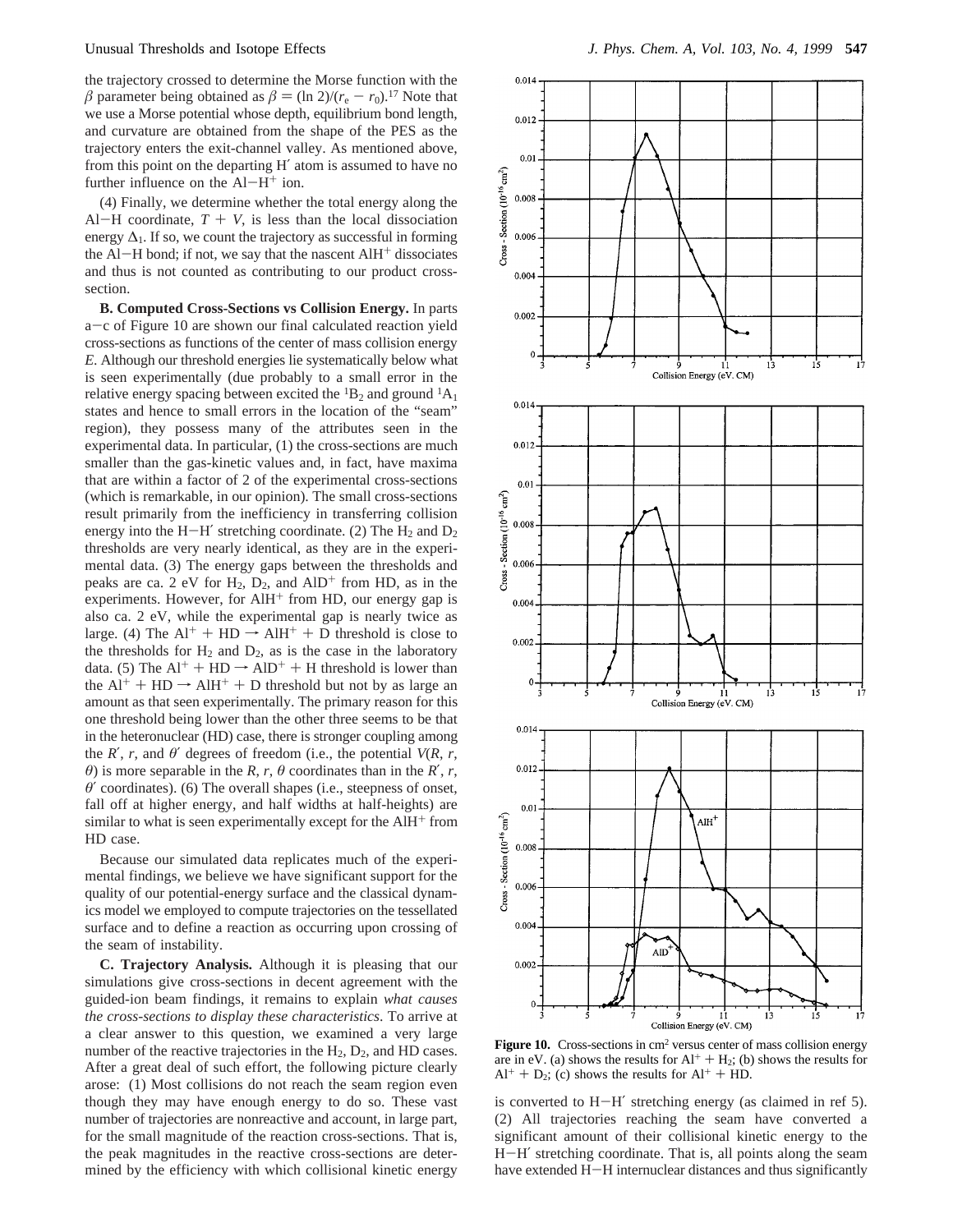**TABLE 2: For Each Collision Energy, the Number and Percent of Reactive Trajectories with H or D Closest to Al**+

| $E_{\text{coll}}(eV)$ | no. of close<br>Al to H | no. of close<br>Al to D | % AlH | %AlD  |
|-----------------------|-------------------------|-------------------------|-------|-------|
| 5.75                  | $\theta$                | $\overline{2}$          | 0.00  | 100.0 |
| 6.00                  | $\theta$                | 46                      | 0.00  | 100.0 |
| 6.50                  | $\theta$                | 255                     | 0.00  | 100.0 |
| 7.00                  | 11                      | 427                     | 2.51  | 97.49 |
| 7.50                  | 53                      | 774                     | 6.41  | 93.59 |
| 8.00                  | 90                      | 925                     | 8.87  | 91.13 |
| 8.50                  | 103                     | 1116                    | 8.45  | 91.55 |
| 9.00                  | 96                      | 1321                    | 6.77  | 93.23 |
| 9.50                  | 79                      | 1520                    | 4.94  | 95.06 |
| 10.0                  | 80                      | 1639                    | 4.65  | 95.35 |
| 10.5                  | 83                      | 1830                    | 4.34  | 95.66 |
| 11.0                  | 108                     | 2057                    | 4.99  | 95.01 |
| 11.5                  | 158                     | 2392                    | 6.20  | 93.80 |
| 12.0                  | 202                     | 3418                    | 5.58  | 94.42 |
| 12.5                  | 167                     | 2833                    | 5.57  | 94.43 |
| 13.0                  | 257                     | 3985                    | 6.06  | 93.94 |
| 13.5                  | 360                     | 4729                    | 7.07  | 92.93 |
| 14.0                  | 443                     | 5250                    | 7.78  | 92.22 |
| 14.5                  | 527                     | 5792                    | 8.34  | 91.66 |
| 15.0                  | 571                     | 6297                    | 8.31  | 91.69 |
| 15.5                  | 613                     | 6773                    | 8.30  | 91.70 |

weakened H-H bonds. It is for this reason that the earlier<sup>5</sup> efforts connecting vibrational excitation probabilities to the reaction rates of these reactions met some success. (3) As the seam region is accessed for collision energies near or above threshold, both the Al-H and Al-H′ distances are near (close to thresholds) or shorter than (at higher collision energies) the equilibrium bond length in the product ion  $Al-H^+$ . (4) By the time trajectories cross the seam region, they have lost much of their kinetic energy. This energy has been absorbed by the repulsive potential energy of the ground-state surface. As a result, trajectories cross the seam with modest kinetic energies which we evaluate as described in section III.A.4 above. Much of the repulsive potential energy is, as the exit-channel valley is entered, released as kinetic energy of the departing H′ atom. (5) In essentially all reactive trajectories, the angular motion of the H-H′ molecule evolves from free rotation early in the trajectory at large  $R$  to oscillatory "rocking" motion as the  $Al^+$ ion inserts into the H-H bond. Of course, the evolution of the free rotation to twisting motion is accompanied by a transfer of angular momentum from the  $H_2$  to the Al $H_2$ + complex. (6) For HD, the geometry at which the angular twisting motion "locks in" has the  $Al<sup>+</sup>$  ion located over the center of mass of the H-D moiety (for H-H and D-D, this is the  $C_{2v}$  geometry), which causes the D atom to nearly always be closer to the Al<sup>+</sup> than the H atom as the seam is crossed.18 To illustrate, in Figure 11a is shown the time evolutions of coordinates obtained at 10.0 eV CM collision energy for a trajectory that reaches the seam and reacts. These data illustrate how the HD rotates back to near  $C_{2v}$  symmetry as it approaches the seam and that, although the D atom is initially farther away from the  $Al^+$ , it ends up being closer as the seam is reached (see Figure 11b). Table 2 shows, among the reactive trajectories, the percentage of times for which  $D$  or  $H$  is closer to  $Al^+$ . At low collision energy,  $AID<sup>+</sup>$  is more likely to form because D is closer and the  $AID<sup>+</sup>$ will have low enough vibrational energy to remain bound. As  $E$  increases, the vibrational kinetic energy in the nascent  $AID^+$ ion becomes large enough to cause the  $AID<sup>+</sup>$  to dissociate. However, at such collision energies where the  $AID<sup>+</sup>$  is too energetic to remain stable, the  $Al-H^+$  ion (which has a lower potential energy because the H atom is further from the Al+ ion) may have low enough vibrational energy to remain stable. Hence,  $AH^+$  product ions begin to form as the  $AID^+$  product



Figure 11. Representative reactive trajectory with a center of mass collision energy of 10.0 eV, impact parameter of 0.3 Å, and initial <sup>H</sup>-H bond distance of ca. 0.9 Å. (a) shows how the coordinates *<sup>R</sup>*, *<sup>r</sup>*, and *θ* evolve as a trajectory progresses along the entrance channel toward the seam; (b) Shows how the  $r_{\text{AID}}$  and  $r_{\text{AIH}}$  distances change as time evolves.

yield falls off. At even higher collision energies, the vibrational energy content of both  $AI-H^+$  and  $AI-D^+$  product ions exceeds  $\Delta_1$ , so neither can be formed and remain stable enough to be detected. Therefore, both  $AI-H^+$  and  $AI-D^+$  cross-sections eventually fall off at high *E*.

#### **IV. Summary**

Our three-dimensional ab initio reactive energy surface, together with classical trajectory simulations of the  $Al^+ + H_2$  $\rightarrow$  AlH<sup>+</sup> + H reactive collisions, produce cross-sections that display most of the features seen in the quided-ion beam data display most of the features seen in the guided-ion beam data, although our thresholds are systematically lower than the experimental findings for reasons explained in section III.B.

Examination of a large number of reactive trajectories show a clear picture in which

(1) most collisions do not react because, due to inefficient transfer of collisional energy to H-H′ stretching, they do not access the "seam" region of the energy surface (this accounts for the small reactive cross-sections), (2) collisions are focused, by the shape of the potential-energy surface, away from collinear